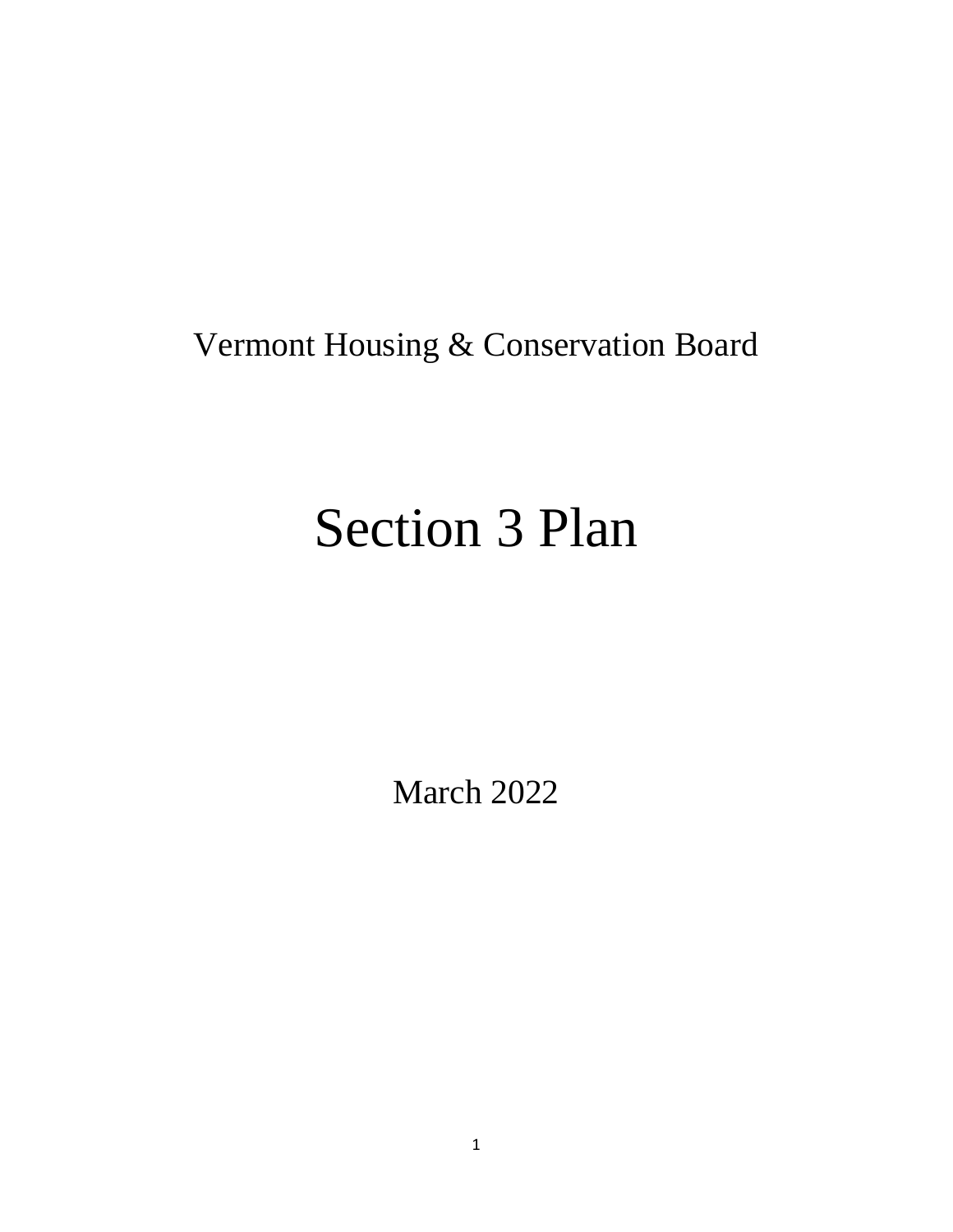#### **1. Overview of Section 3 Requirements**

#### A. WHAT IS SECTION 3?

Section 3 is a provision of the Housing and Urban Development Act of 1968 (12 U.S.C. 1701u) that is regulated by the provisions of 24 CFR 75. Section 3 regulations ensure that employment and other economic opportunities generated by certain HUD financial assistance shall, to the greatest extent feasible, and consistent with existing Federal, State and local laws and regulations, be directed to low- and very low-income persons, particularly those who are recipients of government assistance for housing, and to business concerns which provide economic opportunities to low- and very low-income persons.

For definitions, see Appendix A: Definitions on page 11.

#### B. PURPOSE OF THIS DOCUMENT

This plan outlines how the Vermont Housing & Conservation Board (VHCB) and its subrecipients, contractors and subcontractors will comply with HUD's Section 3 requirements in implementing VHCB's HOME, HTF, HOPWA, Lead Hazard Control and other applicable HUD programs. VHCB will, to the greatest extent feasible, ensure that employment and other economic opportunities are directed to low- and very low-income persons (Section 3 workers and Targeted Section 3 workers) and to eligible businesses (Section 3 Businesses) and requires the same of its subrecipients and contractors. VHCB may amend its Section 3 Policies and Procedures document as necessary to ensure continued compliance with HUD's requirements and/or to reflect updated Section 3 guidance and outreach strategies.

# C. APPLICABILITY

This plan applies to housing rehabilitation, housing construction, and other public construction projects that exceed \$200,000 or more of housing and community development financial assistance from one or more HUD programs. Applicability is determined at the project level. For projects funded with Lead and Hazard Control and Healthy Homes Programs, this plan applies to projects that exceed \$100,000.

This plan also applies to projects that include multiple funding sources. Multiple funding source projects include projects that include public housing financial assistance, housing and community development financial assistance for single or multiple recipients, and the Lead Hazard Control and Healthy Homes Program. Section 3 requirements do not apply to: 1) Material Supply Contracts - § 75.3(b), 2) Indian and Tribal Preferences - § 75.3(c), and 3) Other HUD assistance and other Federal assistance not subject to Section 3 §75.3 (d). However, for financial assistance that is not subject to Section 3, recipients are encouraged to consider ways to support the purpose of Section 3.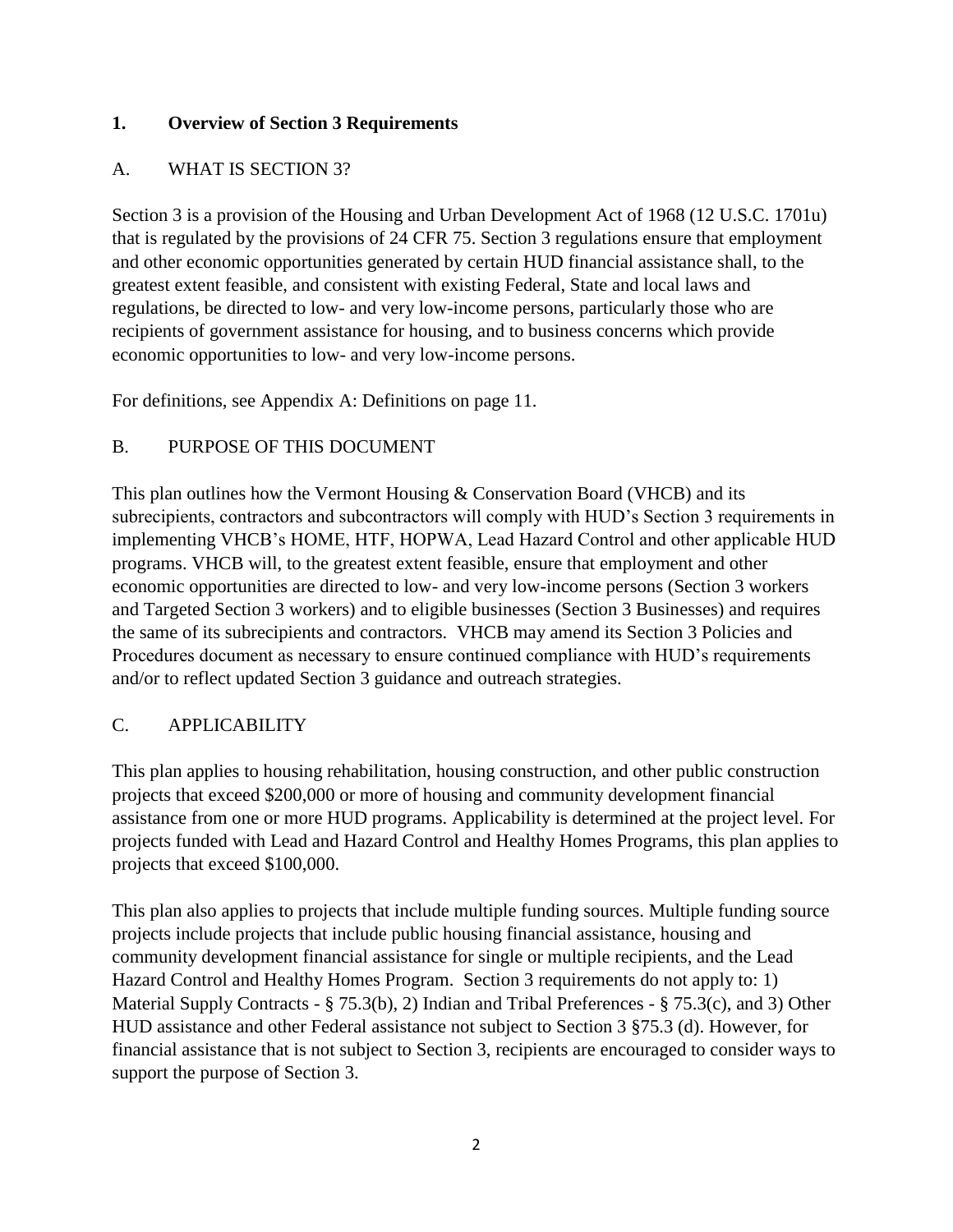#### **2. Section 3 Coordinator**

VHCB's Section 3 Coordinator serves as the central point of contact for Section 3 compliance for VHCB and its subrecipients, contractors and subcontractors supporting the program. Subrecipients, contractors, subcontractors and others are encouraged to reach out to VHCB's Section 3 Coordinator with questions regarding Section 3 compliance:

Ron Rupp Director of Federal Housing Programs (802) 828-2912 rrupp@vhcb.org

# **3. Employment, Training, and Contracting Goals**

# A. SAFE HARBOR COMPLIANCE

VHCB, its subrecipients and contractors will be considered to have complied with the Section 3 requirements and met safe harbor, if they certify that they followed the required prioritization of effort and met or exceeded the Section 3 benchmarks, absent evidence of the contrary. All contracts and subcontracts shall include appropriate Section 3 language indicating that contractors and subcontractors will follow the required prioritization of effort for Section 3 workers, Targeted Section 3 workers, and Section 3 business concerns as outlined below in section C. After completion of the project, on the Section 3 Reporting Form, contractors and subcontractors will be required to certify that they followed the prioritization of effort requirements. If a contractor or subcontractor does not meet the safe harbor requirements, they must provide evidence that they have made qualitative efforts to assist low and very low-income persons with employment and training opportunities.

# B. SAFE HARBOR BENCHMARKS

HUD has established employment and training goals that subrecipients, contractors, and subcontractors should meet in order to comply with Section 3 requirements outlined in 24 CFR Part 75.19 - for housing and community development financial assistance. The safe harbor benchmark goals for housing and community development financial assistance are as follows:

1) Twenty-five (25) percent or more of the total number of labor hours worked by all workers on a Section 3 project are Section 3 workers;

# **Section 3 Labor Hours/Total Labor Hours = 25%**

And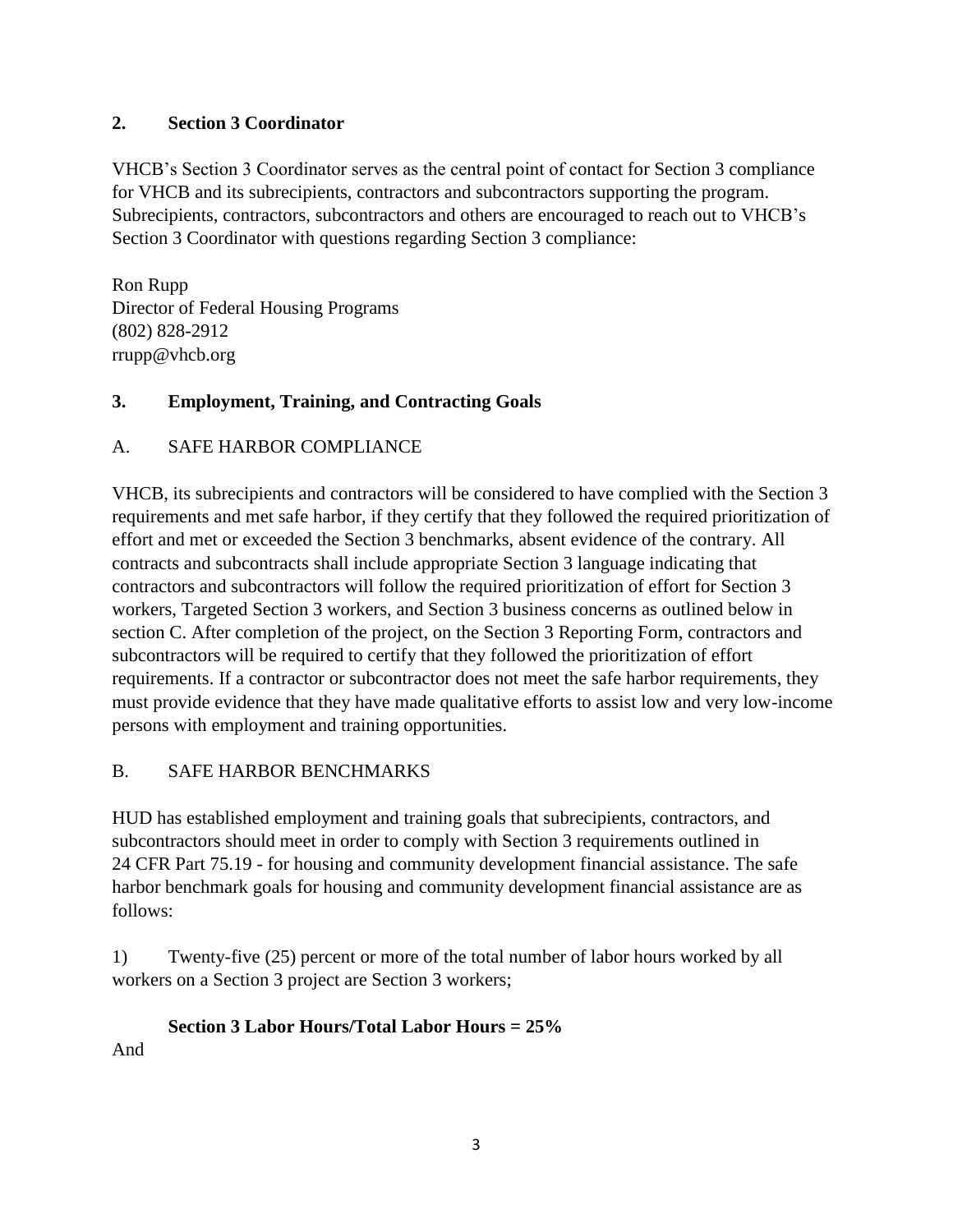2) Five (5) percent or more of the total number of labor hours worked by all workers on a Section 3 project are Targeted Section 3 workers, as defined at 24 CFR Part 75.21.

# **Targeted Section 3 Labor Hours/Total Labor Hours = 5%**

HUD establishes and updates Section 3 benchmarks for Section 3 workers and/or Targeted Section 3 workers through a document published in the Federal Register, not less frequently than once every 3 years. Given that the Section 3 benchmarks are subject to change every three years or sooner, VHCB will review and update the Section 3 Plan every 3 years, or as needed.

It is the responsibility of subrecipients and contractors to implement efforts to achieve Section 3 compliance. Any contractor that does not meet the Section 3 benchmarks must demonstrate why meeting the benchmarks was not feasible. All contractors submitting bids or proposals on Section 3 projects are required to certify that they will comply with the requirements of Section 3.

# C. CERTIFICATION OF PRIORITIZATION OF EFFORT FOR EMPLOYMENT, TRAINING, AND CONTRACTING

Under the VHCB's Section 3 Program, contractors and subcontractors will complete a Section 3 Contractor Certification pledging to make best efforts to provide employment and training opportunities to Section 3 workers for housing and community development financial assistance in the priority order listed below:

Provide employment and training opportunities to Section 3 workers within the Burlington Metropolitan Statistical Area (or the county if not within the Burlington Metropolitan Statistical Area) in which the project is located in the priority order listed below:

1) Section 3 workers residing within the service area or the neighborhood of the project, and,

2) Participants in YouthBuild programs.

Contractors and subcontractors will be required to certify that they will and have made best efforts to follow the prioritization of effort requirements prior to the beginning work and after work is completed.

# CONTRACTING

Under the VHCB's Section 3 Program, contractors and subcontractors must make their best efforts to award contracts and subcontracts to business concerns that provide economic opportunities to Section 3 workers in the following order or priority: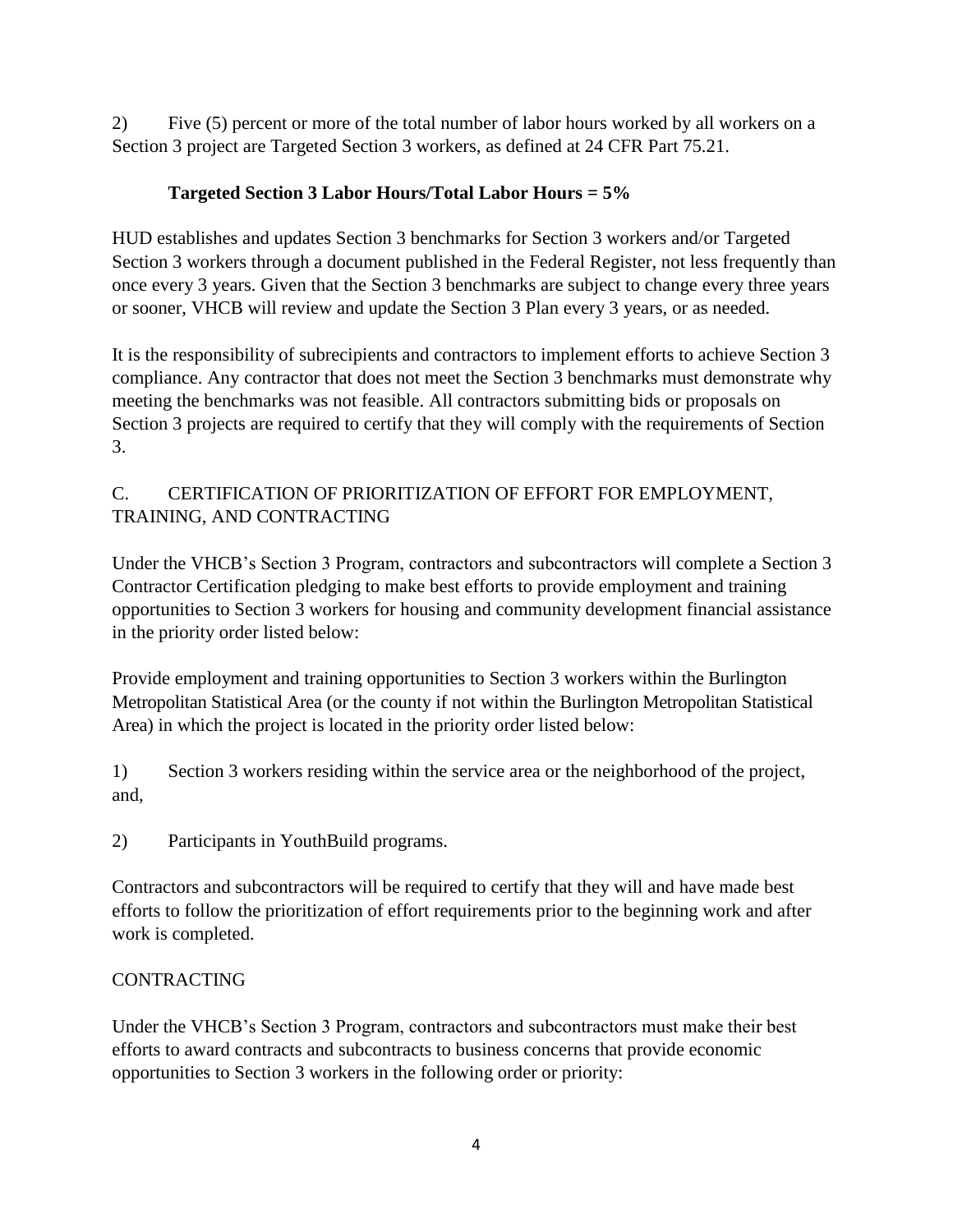1) Business concerns that provide economic opportunities to Section 3 workers residing within the Burlington Metropolitan Statistical Area (or the county if not within the Burlington Metropolitan Statistical Area) in which assistance is located in the following order of priority (where feasible):

a) Section 3 business concerns that provide economic opportunities to Section 3 workers residing within the service area or the neighborhood of the project; and,

b) YouthBuild programs.

Contractors and subcontractors will be required to certify that they will and have made best efforts to follow the prioritization of effort requirements prior to the beginning work and after work is completed.

# **4. Section 3 Eligibility and Certifications**

Individuals and businesses that meet Section 3 criteria may seek Section 3 preference from VHCB or its contractors/subcontractors for training, employment, or contracting opportunities generated by housing and community development financial assistance. To qualify as a Section 3 worker, Targeted Section 3 worker or a Section 3 business concern, each must self-certify that they meet the applicable criteria. Employers can complete certifications for existing employees. Businesses who misrepresent themselves as Section 3 business concerns and report false information to VHCB may have their contracts terminated as default and be barred from ongoing and future considerations for contracting opportunities.

# A. SECTION 3 WORKER AND TARGETED SECTION 3 WORKER CERTIFICATION

A Section 3 worker seeking certification shall complete and submit a Section 3 Worker Certification form to the recipient contractor or subcontractor. The employer or potential employer shall then determine if that person is a Section 3 worker or Targeted Section 3 worker as defined in 24 CFR Part 75. For the purposes of Section 3 worker eligibility, VHCB will use individual income rather than family/household income to determine eligibility. The income limits will be determined annually by HUD and can be found here: [www.vhcb.org\housing\Sect3.](http://www.vhcb.org/housing/Sect3)

Persons seeking the Section 3 worker preference shall demonstrate that they meet one or more of the following criteria currently or when hired within the past five years, as documented:

1) A low or very low-income resident (the worker's income for the previous or annualized calendar year is below the income limit established by HUD); or

- 2) Employed by a Section 3 business concern; or
- 3) A YouthBuild participant.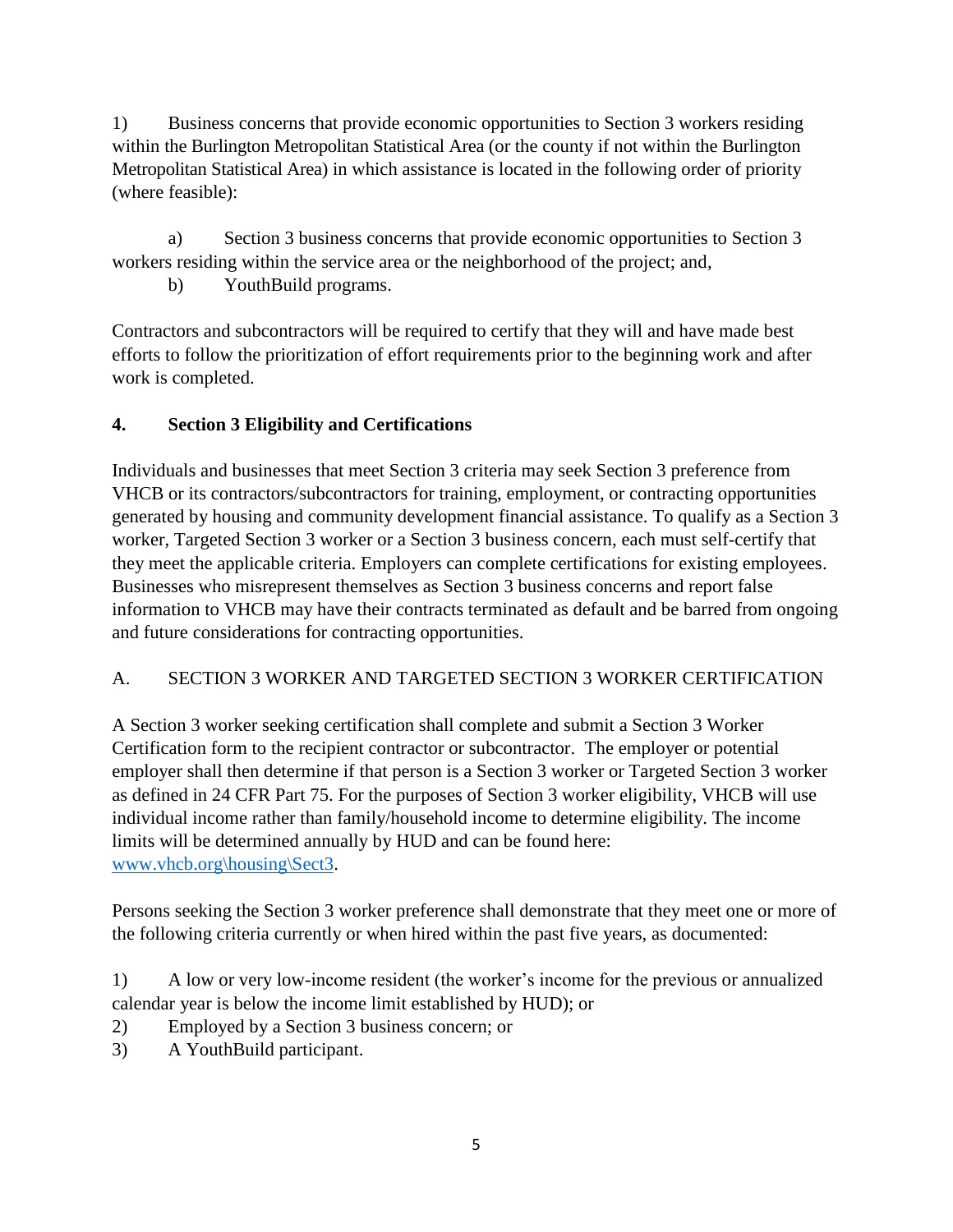Persons seeking the Targeted Section 3 worker preference shall demonstrate that it meets one or more of the following criteria:

1) Employed by a Section 3 business concern or

2) Currently meets or when hired met at least one of the following categories as documented within the past five years:

a) Living within the service area or the neighborhood of the project, as defined in 24 CFR Part 75.5; or

b) A YouthBuild participant.

Section 3 workers and Targeted Section 3 workers who are seeking preference in training and employment must submit the Section 3 Worker Certification form to the employer. The certification procedure will consist of the following:

- Newly hired and existing employees shall complete the top portion of the Section 3 Worker Certification form. Employers may complete the form for existing employees.
- Employer shall determine whether each employee meets the definition of a Section 3 worker or a Targeted Section 3 worker, and shall document such determination on the bottom of the Section 3 Worker Certification form.
- Employer shall maintain completed Section 3 Worker Certification forms in their personnel files; and shall track the status of workers identified as Section 3 workers and Targeted Section 3 workers in order to accurately report the number of hours they work on Section 3 projects.

# PROJECTS INVOLVING MULTIPLE SOURCES OF FUNDING

In cases where Section 3 covered projects include multiple housing and development funding sources (financial assistance) from single or multiple recipients, VHCB will follow subpart C of Part 75 to determine the applicability of Section 3.

# B. SECTION 3 BUSINESS CONCERN CERTIFICATION

VHCB and developers should encourage contractors and subcontractors to make best efforts to award contracts and subcontracts to Section 3 business concerns. Businesses that believe they meet the Section 3 Business requirements can self-register in the HUD Business registry, here: [http://www.hud.gov/Sec3Biz.](http://www.hud.gov/Sec3Biz) Businesses may seek Section 3 Business Concern preference by demonstrating that it meets one or more of the following criteria:

1) At least 51 percent of the business is owned and controlled by low- or very low-income persons; or

2) At least 51 percent of the business is owned and controlled by current public housing residents or residents who currently live in Section 8-assisted housing; or

3) Over 75 percent of the labor hours performed for the business over the prior three-month period are performed by Section 3 workers.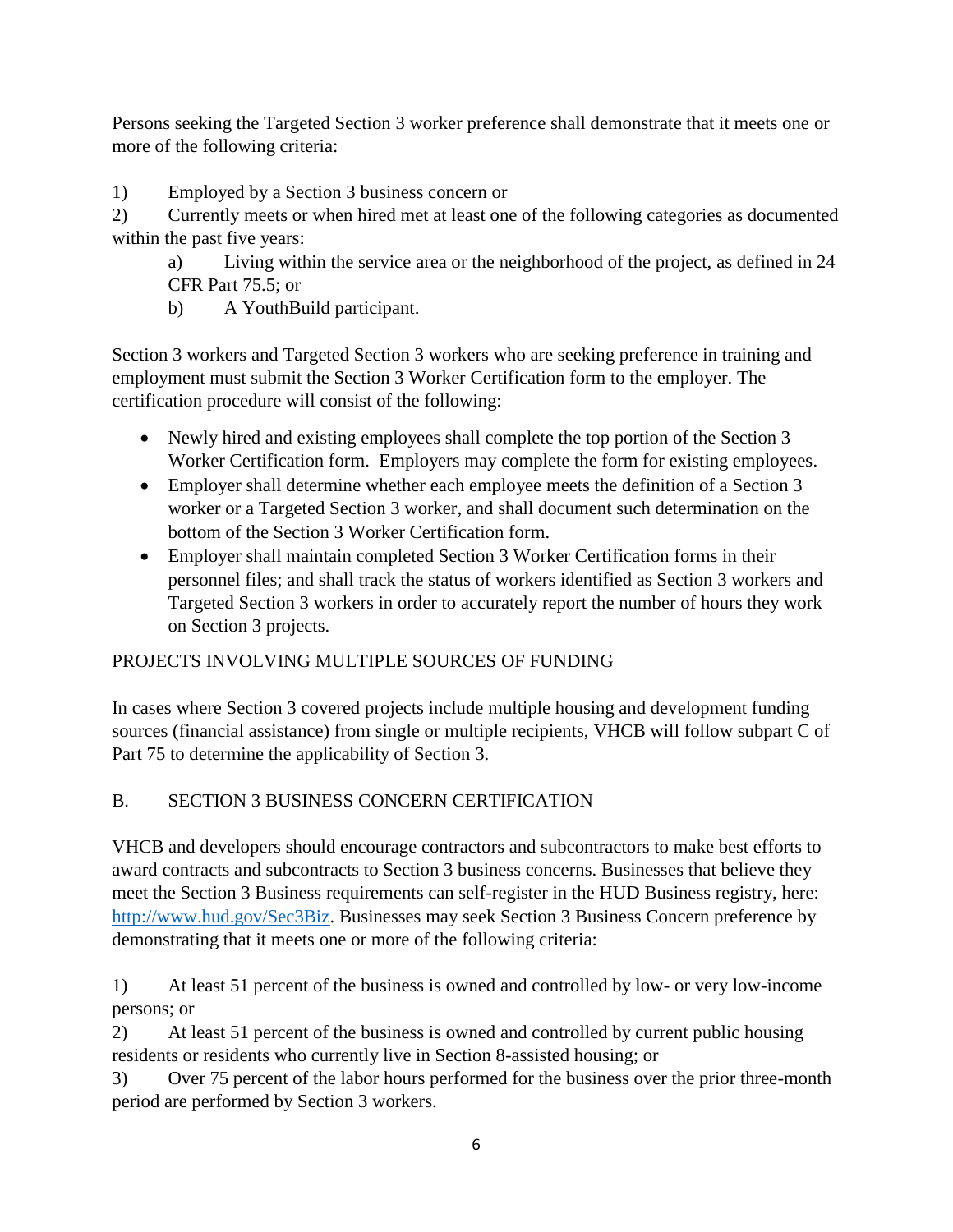Businesses that seek Section 3 preference shall certify, or demonstrate to VHCB, developers, contractors or subcontractors, that they meet the definitions provided above. Businesses may demonstrate eligibility by submitting the Section 3 Business Concern Certification Form.

Section 3 Business Concern Certification Forms must be submitted at the time of bid/proposal. If VHCB previously approved the business concern to be Section 3 certified, then the certification can be submitted along with the bid.

# **5. Assisting Contractors with Achieving Section 3 Goals**

In an effort to assist contractors with meeting or exceeding the Section 3 goals, VHCB and developers will do the following:

1) Share Section 3 Plan with contractors and subcontractors and explain policies and procedures

2) Discuss and provide information on Section 3 requirements at pre-bid meetings and in bid documents.

3) Review Section 3 benchmarks and prioritization of effort with contractors and subcontractors to ensure that the goals are understood. It is not intended for contractors and subcontractors to terminate existing employees, but to make every effort feasible to meet Section 3 benchmark goals by utilizing existing qualified workforce and by considering qualified eligible Section 3 workers and Targeted Section 3 workers (per the prioritization of effort outlined in Section #3) before any other person, when hiring additional employees is needed to complete proposed work to be performed with HOME, HTF, or other federal funding programs.

4) Inform contractors about the HUD Section 3 Opportunity Portal <https://hudapps.hud.gov/OpportunityPortal/>

5) Encourage local businesses to register on the HUD Business Registry and direct contractors to the HUD Section 3 Business Registry

<https://www.hud.gov/section3businessregistry>

6) VHCB's web site will make information about Section 3 requirements available to developers, contractors and subcontractors, including this Plan, forms, income limits, and other pertinent information.

# **6. Section 3 Outreach**

# A. OUTREACH EFFORTS FOR EMPLOYMENT AND TRAINING

In order to educate and inform workers and contractors, VHCB's Section 3 Coordinator will be prepared to provide training and technical assistance. When training opportunities are available, contractors and subcontractors should, to the greatest extent feasible: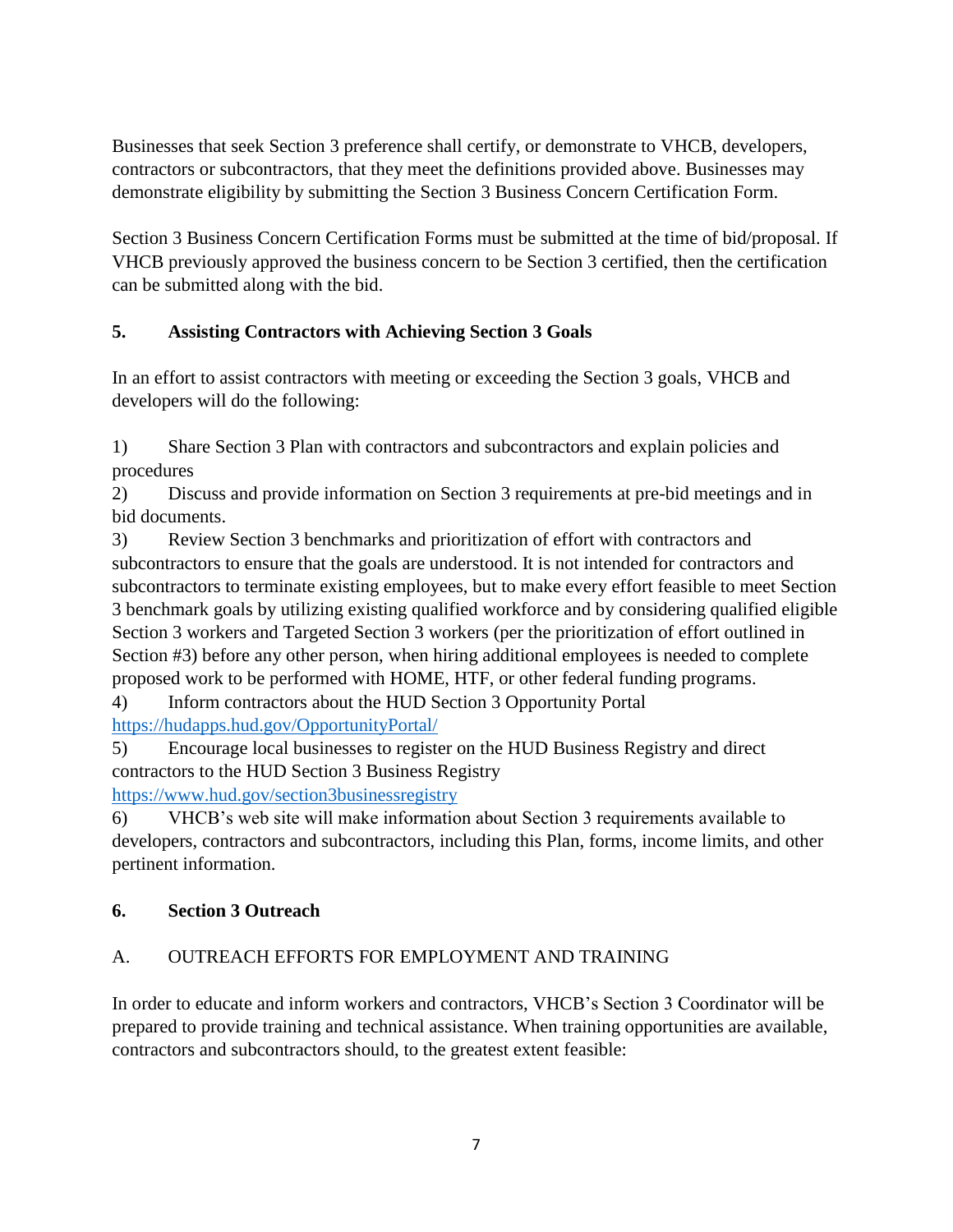1) Provide information/handouts about Section 3 training opportunities to potential Section 3 workers and Targeted Section 3 workers

2) Work with the Vermont Department of Labor to identify potential Section 3 workers.

Contractors and subcontractors should employ several active strategies to notify Section 3 workers and Targeted Section 3 workers of Section 3 job opportunities, including:

1) Clearly indicating Section 3 eligibility on all job postings with the following statement: "This job is a Section 3 eligible job opportunity. We encourage applications from individuals that are low income and/or live in Public Housing and/or receive a Section 8 voucher";

2) Work with VHCB and developers to connect Section 3 workers and Targeted Section 3 workers with opportunities and/or utilize the Section 3 Opportunity Portal to find qualified candidates.

3) Contacting local community organizations and provide them with job postings for Section 3 eligible applicants; and

4) Coordinating a programmatic ad campaign, which results in widespread job posting across diverse ad networks including:

a) Advertising job opportunities via social media, including LinkedIn and Facebook;

b) Contacting resident councils, resident management corporations, and neighborhood community organizations to request their assistance in notifying residents of available training and employment opportunities

# B. OUTREACH EFFORTS FOR CONTRACTING

When contracting opportunities arise in connection with the HOME, HTF or other federal programs, developers will employ the following strategies to notify Section 3 Business Concerns of Section 3 contracting opportunities, including but not limited to:

1) Adding Section 3 language to all RFPs, procurement documents, bid offerings and contracts.

2) Inform Section 3 Business Concerns of upcoming contracting opportunities at pre-bid meetings and other opportunities.

3) Advertising contracting opportunities in local community papers and notices that provide general information about the work to be contracted and where to obtain additional information.

4) Providing written notice of contracting opportunities to all known Section 3 Business Concerns. The written notice will be provided in sufficient time to enable business concerns the opportunity to respond to bid invitations.

5) Coordinating with the prime contractor to publicize contracting opportunities for small businesses.

6) Coordinating with the State of Vermont's Business/Economic Development Department and all other business assistance agencies and contractor associations to inform them of contracting opportunities and request their assistance in identifying Section 3 business concerns.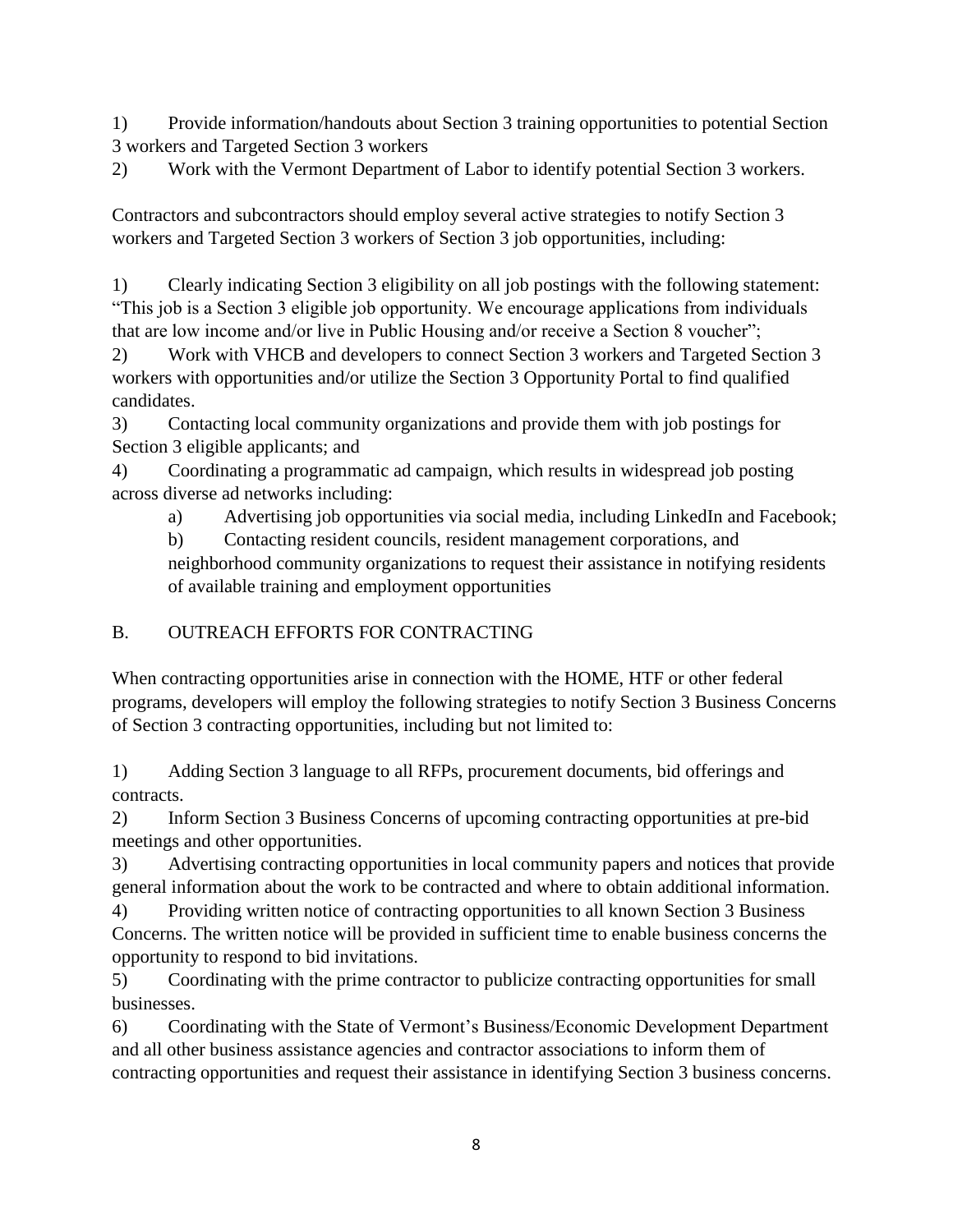7) Connecting Section 3 business concerns with resources to support business development to assist in obtaining contracting opportunities (e.g., bonding and insurance assistance, etc.).

# **7. Section 3 Contracting Policy and Procedure**

VHCB has incorporated Section 3 in its existing Procurement Policy to be included in all procurements generated for use with HUD funding. This Policy contains requirements for making efforts to award contracts to Section 3 Business Concerns.

All contractors/businesses seeking Section 3 preference must, before submitting bids/proposals for Section 3 project, complete certifications as appropriate. Such certifications shall be adequately supported with appropriate documentation as referenced in the Section 3 Business Concern Certification Form.

# **8. Section 3 Provisions/Contract Language**

VHCB and developers will include standard Section 3 language in all of their contracts to ensure compliance with regulations in 24 CFR Part 75. VHCB will take appropriate actions upon finding that a contractor is in violation of 24 CFR Part 75 and does not knowingly contract with any contractor that has been found in violation of the Section 3 regulations. On a periodic basis the Section 3 Coordinator will audit contractors on Section 3 projects for compliance with the minimum Section 3 requirements outlined in the Section 3 Plan.

In addition, contractors and subrecipients are required to include language in all Section 3 covered contracts or agreements for subcontractors to meet the requirements of 24 CFR Part 75.19. For businesses, noncompliance with HUD's regulations in 24 CFR part 75 may result in sanctions, termination of this contract for default, and debarment or suspension from future HUD assisted contracts.

# **9. Reporting Requirements**

For Section 3 covered contracts, developers/contractors must submit the completed Section 3 Reporting Form to VHCB within 60 days of the completion of Section 3 projects. VHCB will submit the Section 3 data to HUD using the required reporting system.

# REPORTING ON PROJECTS WITH MULTIPLE FUNDING SOURCES

For projects assisted with funding from multiple sources of housing and community development assistance that exceed the thresholds of \$200,000 and \$100,000 for Lead Hazard Control and Healthy Homes Programs (LHCHH), VHCB will follow subpart C of Part 75 and will report to the applicable HUD program office, as prescribed by HUD. Note: LHCHH assistance is not included in calculating whether the assistance exceeds the \$200,000 threshold. HUD public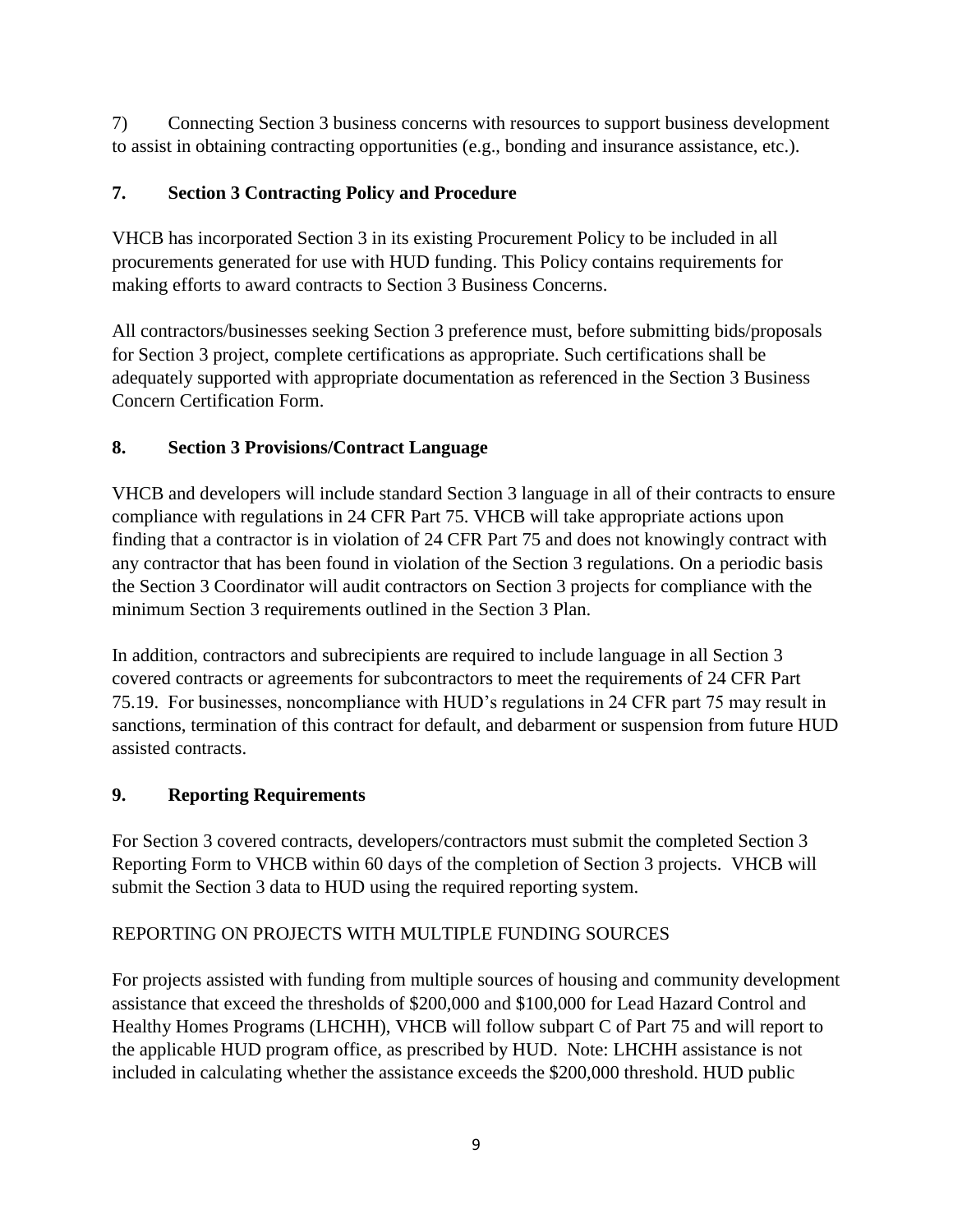housing financial assistance and HUD housing and community development financial assistance is not included in calculating whether the assistance exceeds the LHCHH \$100,000 threshold.

# **10. Internal Section 3 Complaint Procedure**

In an effort to resolve complaints generated due to non-compliance through an internal process, VHCB encourages submittal of such complaints to its Section 3 Coordinator as follows:

1) Complaints of non-compliance should be filed in writing and must contain the name of the complainant and brief description of the alleged violation of 24 CFR Part 75.

2) Complaints must be filed within sixty (60) calendar days after the complainant becomes aware of the alleged violation.

3) An investigation will be conducted if complaint is found to be valid. VHCB will conduct an informal, but thorough investigation affording all interested parties, if any, an opportunity to submit testimony and/or evidence pertinent to the complaint.

4) VHCB will provide written documentation detailing the findings of the investigation. VHCB will review the findings for accuracy and completeness before it is released to complainants. The findings will be made available no later than sixty (60) days after the filing of complaint. If complainants wish to have their concerns considered outside of VHCB a complaint may be filed with the local HUD field office. These offices can be found through the HUD website, [www.hud.gov/.](file:///C:/Users/beth/AppData/Local/Microsoft/Windows/INetCache/Content.Outlook/HA9EI0P8/www.hud.gov/)

Complainants may be eligible to bring complaints under other federal laws. The U.S. Equal Employment Opportunity Commission (EEOC) is responsible for enforcing federal laws that make it illegal to discriminate against a job applicant or an employee because of the person's race, color, religion, sex (including pregnancy), national origin, age (40 or older), disability or genetic information (medical history or predisposition to disease). For more information about complainant rights, please contact EEOC at: [www.EEOC.gov.](http://www.eeoc.gov/)

The Department of Labor Office of Federal Contract Compliance Programs (OFCCP) enforces, for the benefit of job seekers and wage earners, the contractual promise of affirmative action and equal employment opportunity required of those who do business with the Federal government. More information about the services they provide can be obtained at:<http://www.dol.gov/ofccp/>.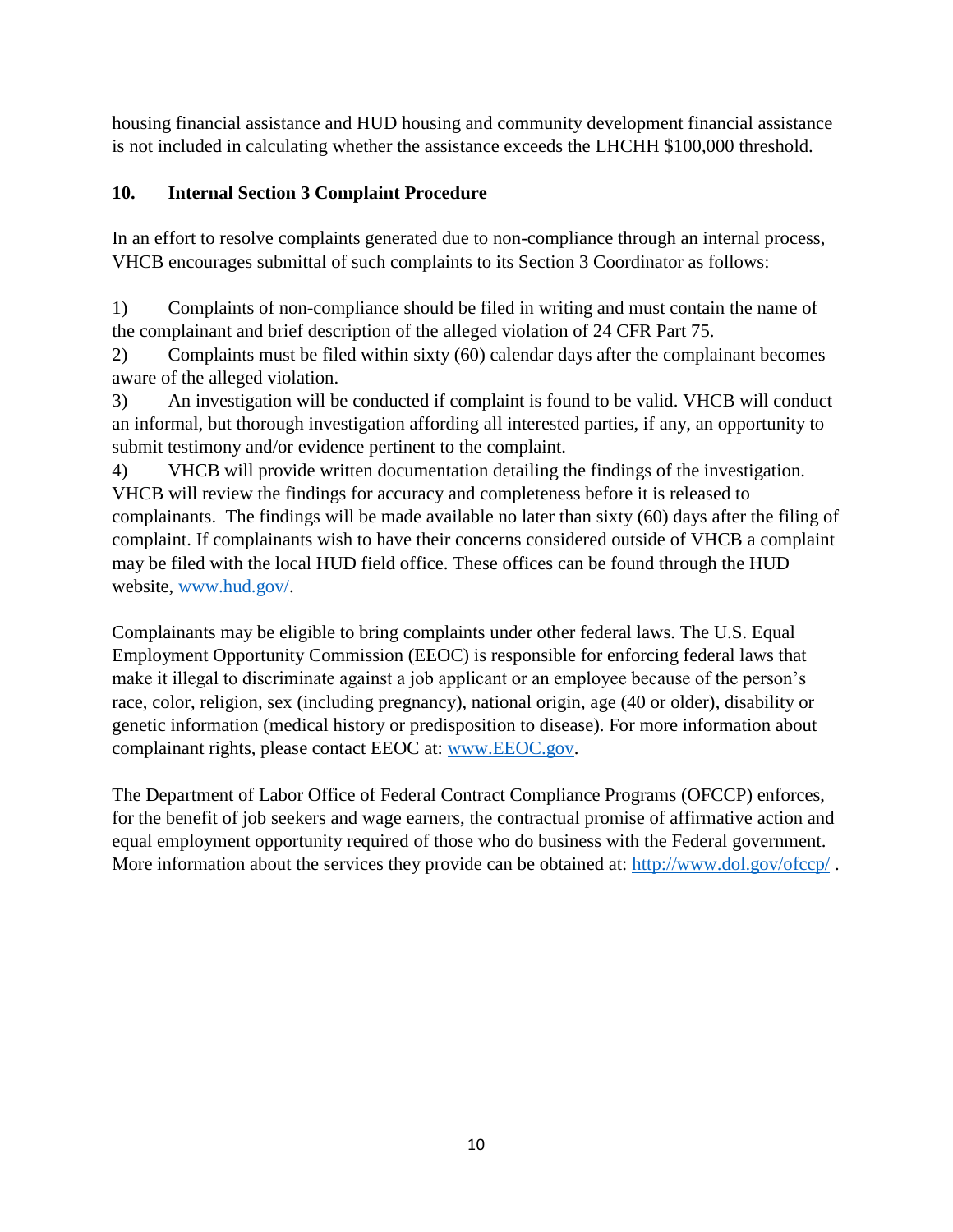#### APPENDIX A: DEFINITIONS

The terms *HUD, Public housing,* and *Public Housing Agency (PHA)* are defined in 24 CFR part 5.

The following definitions also apply to 24 CFR Part 75 HUD's Economic Opportunities for Low-and Very Low-Income Persons:

*1937 Act* means the United States Housing Act of 1937, 42 U.S.C. 1437 *et seq. activities related to Public Housing*

*Contractor* means any entity entering into a contract with:

- 1. A recipient to perform work in connection with the expenditure of public housing financial assistance or for work in connection with a Section 3 project; or
- 2. A subrecipient for work in connection with a Section 3 project.

*Labor hours* means the number of paid hours worked by persons on a Section 3 project or by persons employed with funds that include public housing financial assistance.

*Low-income person* means a person as defined in Section 3(b)(2) of the 1937 Act, at or below 80% AMI. Note that Section 3 worker eligibility uses individual income rather than family/household income.

*Material supply contracts* means contracts for the purchase of products and materials, including, but not limited to, lumber, drywall, wiring, concrete, pipes, toilets, sinks, carpets, and office supplies.

*Professional services* means non-construction services that require an advanced degree or professional licensing, including, but not limited to, contracts for legal services, financial consulting, accounting services, environmental assessment, architectural services, and civil engineering services.

*Public housing financial assistance* means assistance as defined in 24 CFR Part 75.3(a)(1).

*Public housing project* is defined in 24 CFR 905.108.

*Recipient* means any entity that receives directly from HUD public housing financial assistance or housing and community development assistance that funds Section 3 projects, including, but not limited to, any State, local government, instrumentality, PHA, or other public agency, public or private nonprofit organization.

*Section 3* means Section 3 of the Housing and Urban Development Act of 1968, as amended (12 U.S.C. 1701u).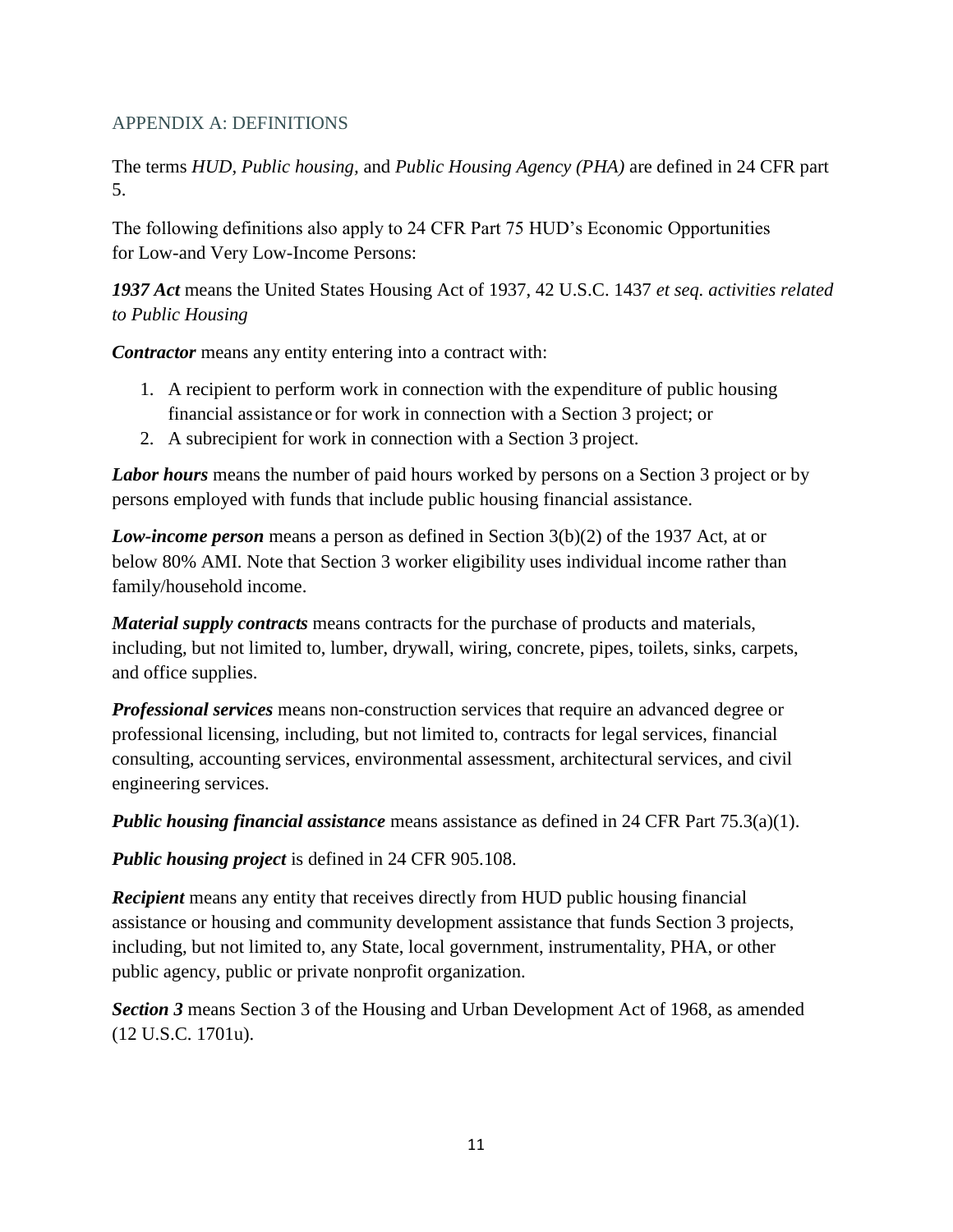#### *Section 3 business concern* means:

A business concern meeting at least one of the following criteria, documented within the last six-month period:

- 1. It is at least 51 percent owned and controlled by low- or very low-income persons;
- 2. Over 75 percent of the labor hours performed for the business over the prior three-month period are performed by Section 3 workers; or
- 3. It is a business at least 51 percent owned and controlled by current public housing residents or residents who currently live in Section 8-assisted housing.

The status of a Section 3 business concern shall not be negatively affected by a prior arrest or conviction of its owner(s) or employees. Nothing in this part shall be construed to require the contracting or subcontracting of a Section 3 business concern. Section 3 business concerns are not exempt from meeting the specifications of the contract.

**Section 3 Coordinator** is person tasked with overseeing all Section 3 responsibilities for the PHA/CD office.

*Section 3 project* means a project including rehabilitation, housing construction, and other public construction projects that exceed \$200,000 or more of housing and community development financial assistance from one or more HUD programs, as defined in 24 CFR Part  $(75.3(a)(2))$ .

# *Section 3 worker* means:

- 1. Any worker who currently fits or when hired within the past five years fit at least one of the following categories, as documented:
	- a. The worker's income for the previous or annualized calendar year is below the income limit established by HUD.
	- b. The worker is employed by a Section 3 business concern.
	- c. The worker is a YouthBuild participant.

The status of a Section 3 worker shall not be negatively affected by a prior arrest or conviction. Nothing in this part shall be construed to require the employment of someone who meets this definition of a Section 3 worker. Section 3 workers are not exempt from meeting the qualifications of the position to be filled.

*Section 8-assisted housing* refers to housing receiving project-based rental assistance or tenant-based assistance under Section 8 of the 1937 Act.

*Service area or the neighborhood of the project* means an area within one mile of the Section 3 project or, if fewer than 5,000 people live within one mile of a Section 3 project, within a circle centered on the Section 3 project that is sufficient to encompass a population of 5,000 people according to the most recent U.S. Census.